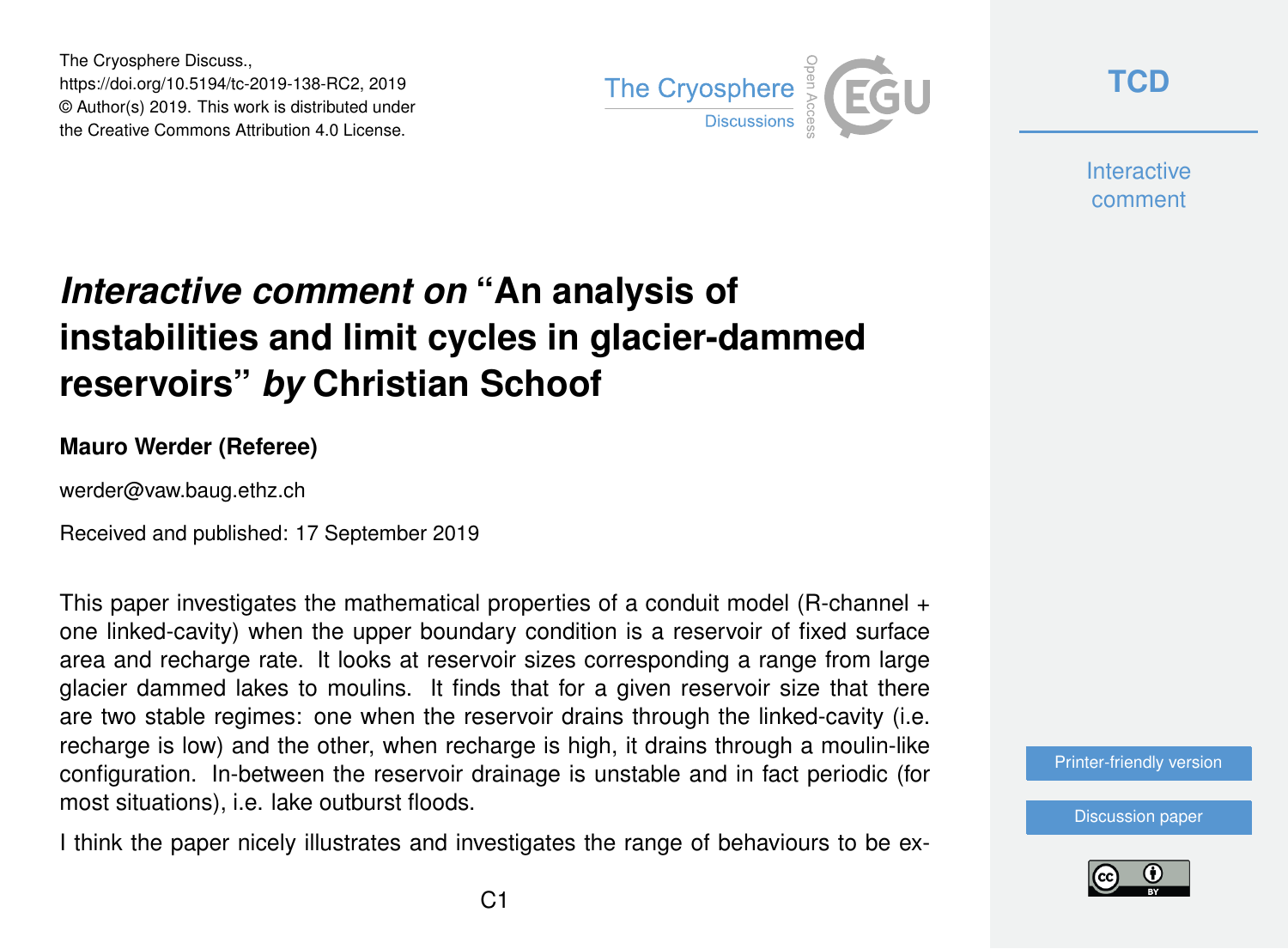pected from ice dammed reservoirs. Whilst this range of behaviours (leaking lake, outbursting lake, and moulin-like) has been known, it has not yet been described quantitatively; certainly not with this mathematical rigour. Thus this paper is a significant step forward.

However, the paper is a bit on the technical side for a glaciological paper. This is nicely illustrated by the brutal subsection of the Discussion (Sec 5.2), where the un-expecting reader – suffering from formula-overload already – is again presented with a wall of maths. And all this "discussion" does not actually lead to any further notable points of Discussion.

I recommend to publish this MS after Sec 5.2 has been banned to the supplement (or another publication) and the comments detailed below are addressed.

## **Scientific comments**

The different triggering mechanism should probably be discussed a bit further. Of interest is in particular that many lakes drain with different triggering mechanisms from outburst to outburst (e.g. Grimsvötn 1996 vs other years, Gorner Lake (Huss et al., 2007)). In the case of Gorner Lake, no observations can predict the triggering mechanism.

Further, Huss et al. (2007) also show that Gorner Lake can indeed leak before drainage. This should be mentioned alongside Fisher (1973).

The paper by Kessler and Anderson (2004) should be discussed further, both in the Introduction and Discussion as it uses also a conduit model (linked-cavity + R-channel) and applies it to a lake drainage (their section 4.2). For instance, they also see the predrainage leakage.

The model used has a single cavity, but it could also be used with many cavities in parallel. The supp. of Schoof (2010) does this. Mention briefly what the impact would be, I suspect it would only be quantitative.

**[TCD](https://www.the-cryosphere-discuss.net/)**

**Interactive** comment

[Printer-friendly version](https://www.the-cryosphere-discuss.net/tc-2019-138/tc-2019-138-RC2-print.pdf)

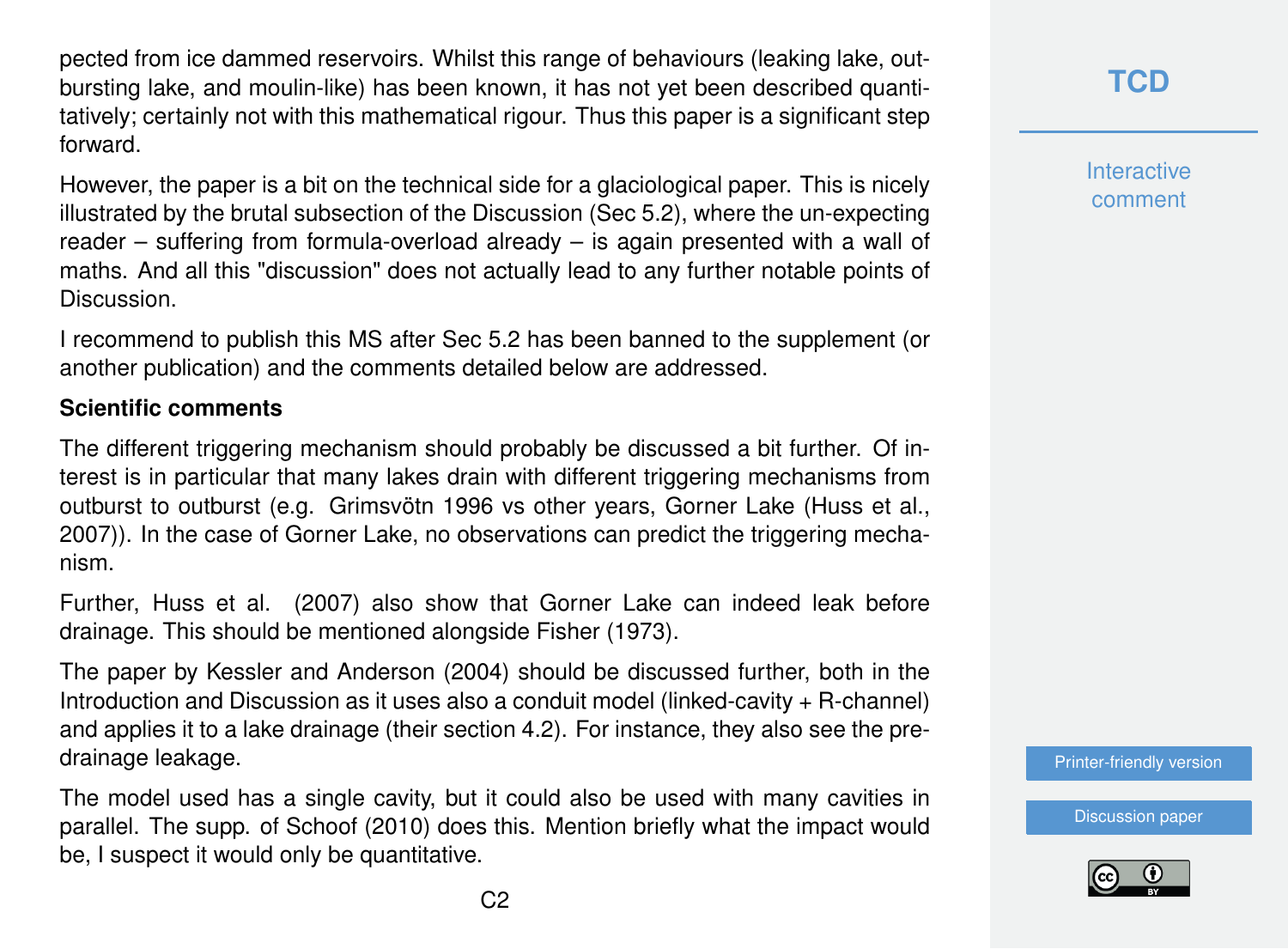The fact that moulins are "small reservoirs" is only mentioned really late in the MS. Could/should this be mentioned earlier?

It is not clear to me why Appendix A is there but most other extra calculations are in the supplement, in particular as the more detailed calculation of Appendix A is also in the supplement.

## **Specific comments**

Please run a spell checker over the MS!

P1, L7: delete "a"

P1, L16: mention that a lake drainage can also terminate when the lake is completely empty. This should be mentioned at a later stage as well, stating that this is not not relevant for this MS (the bed is flat).

P1, L20 write: "magnitude and timing of the flood." As for hazard prevention knowing the timing is probably equally important to the magnitude.

P2, L13: "directly directed" is awkward

Eq 1a: state that the pressure dependence of the melting point is neglected

Eq 1c: I find this equation strange. For  $v<sub>o</sub>$  (and  $v<sub>c</sub>$ ) no separate equation  $v<sub>o</sub> = v<sub>o</sub>(S)$  is added either. Thus be consistent and just write  $q(S, \Psi)$  in Eq 1a&b. Similarly in all later equations.

P2: would it make sense to somewhere define what a "conduit", a "channel" and a "cavity" is? For example on P7,L4 "conduit" is used signalling the use of the  $v_0$  term again. So an unexpected reader may trip there without a clear definition.

P4, L5: write "background hydraulic potential"

P4, L24: "large lakes"

P4, L28: This paragraph confuses me. Is this not obvious? If not, be explicit what is

**Interactive** comment

[Printer-friendly version](https://www.the-cryosphere-discuss.net/tc-2019-138/tc-2019-138-RC2-print.pdf)

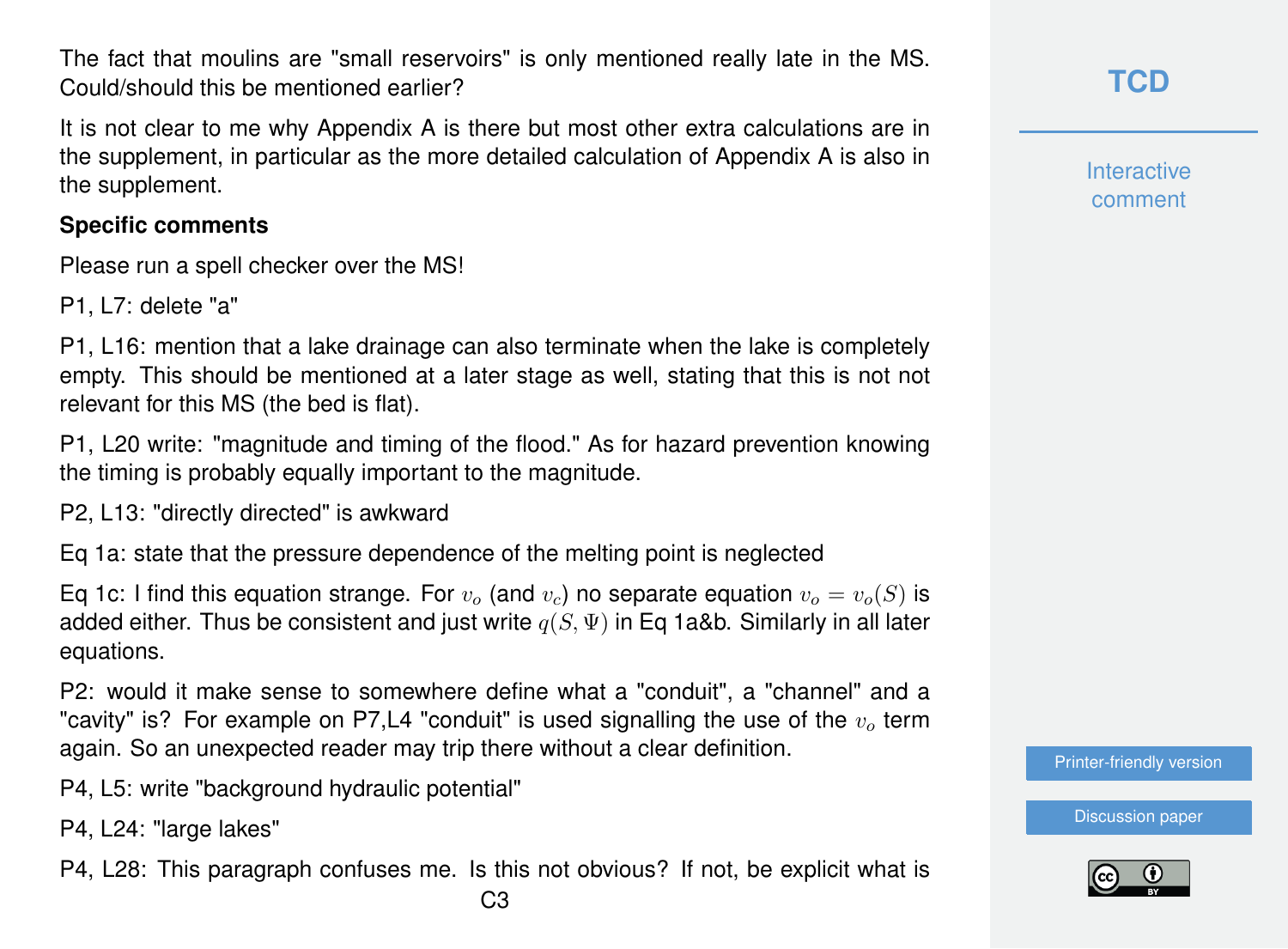odd. If it is obvious, delete.

P5, L1: "in general"

Figure 0: A figure depicting the used geometry would be helpful.

P6, L28: "model"

P7, L21: these "reservoirs" are, e.g., moulins. Why not state this here?

P8 (on this page line numbers are messed up), L5+2:  $q(\bar{S}, \bar{N})$ 

P8, first un-numbered Eq: this should be  $v_0$  not  $v_0$ . Or is  $v_0 = v_0(S)$ ? If so state.

P9, L24-29: this describes again a moulin

Fig 1: replace "lake" with "reservoir"

Fig 1: parenthesis missing after "3.3"

P11, L11: again  $v<sub>o</sub>$ 

P12, L22–23: the "immediately" needs to be weakened here. According to fig. 3: lake is empty and starts filling at the point  $(70,10)$ , then the lake is filling again but S still drops from 10m $^2$  to  ${\sim}0.$ 

Fig.3: Split the second sentence at the "and"

Fig.4: could the plotted  $V_p$  be added as horizontal lines to Fig. 6?

Fig.4: I don't understand what the line style "solid dashed" is supposed to be. I think the unstable periodic should be described as "dotted coloured"

Fig.4: "insets"

Fig.5: zoom to relevant  $q_{in}$  values

Fig.6: it is not clear to me what is meant with "as well as in a small strip to the right of the right-hand branch of the red curve." nor is this intriguing strip ever mentioned in the

**Interactive** comment

[Printer-friendly version](https://www.the-cryosphere-discuss.net/tc-2019-138/tc-2019-138-RC2-print.pdf)